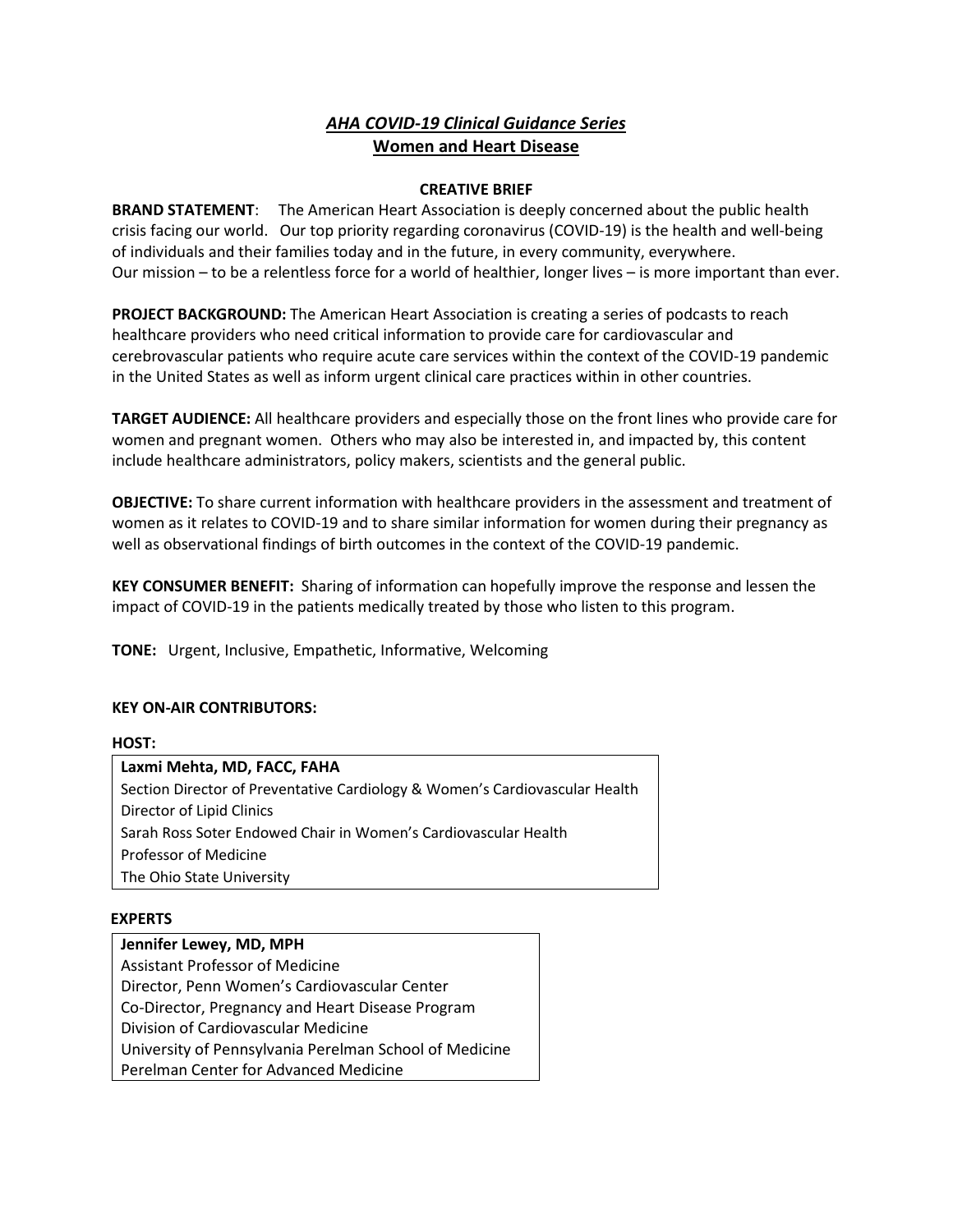### **RUN OF SHOW**

**SHOW OPEN (3 MIN) Laxmi**: Welcome to our American Heart Association Podcast **Part 1 focusing on Women and Heart Disease in this COVID-19 Pandemic. Part 2 will cover High Risk Pregnancy and Covid-19!** My name is Laxmi Mehta and I'll be your host today. I am a Professor of Medicine and the Director of Preventative Cardiology and Women's Cardiovascular Health at The Ohio State University Wexner Medical Center.

The coronavirus should have everyone's attention by now. And people with heart disease have [extra](https://www.youtube.com/watch?v=VW7zNAz9gA0)  [reasons to be alert](https://www.youtube.com/watch?v=VW7zNAz9gA0)

Based on early reports, 40% of hospitalized COVID-19 patients had cardiovascular disease or cerebrovascular disease.

The virus's main target is the lungs. But there are cardiovascular complications that can occur. For people with underlying heart issues, the concerns are serious. It appears people over 65 with coronary heart disease or hypertension are more likely to be infected and to develop more severe symptoms.

Today we will discuss what women should be concerned about with Covid-19, in particular if they have underlying heart disease. We will review preventative strategies, many of which can be translated to men as well.

#### **GUEST INTRO** (30 SEC)

I'm very excited to have Dr. Jennifer Lewey join me for today!

Dr. Lewey is a cardiologist and an Assistant Professor of Medicine at the Hospital of the University of Pennsylvania. She is Director of Penn Women's Cardiovascular Health Program and Co-Directory of Penn's Pregnancy and Heart Disease Program.

Welcome to the podcast Dr. Lewey

**Dr. Lewey**: Thanks for having me.

## **Q &A (15 min)**

**Laxmi:** The Covid-19 pandemic has had a devastating impact globally on the lives of patients across the globe and also upon essential workers including healthcare workers. Given the lack of evidence-based guidelines, we have chosen to ask front line physicians like yourself to help answer some questions from your clinical perspective and experience treating women.

So, to start off, Dr. Lewey, could you please review the typical symptoms of Covid-19 and are they different for women or for cardiac patients?

**Jenn:** Typical symptoms include fever, cough, SOB, fatigue, anorexia.

• Similar symptoms in cardiac patients.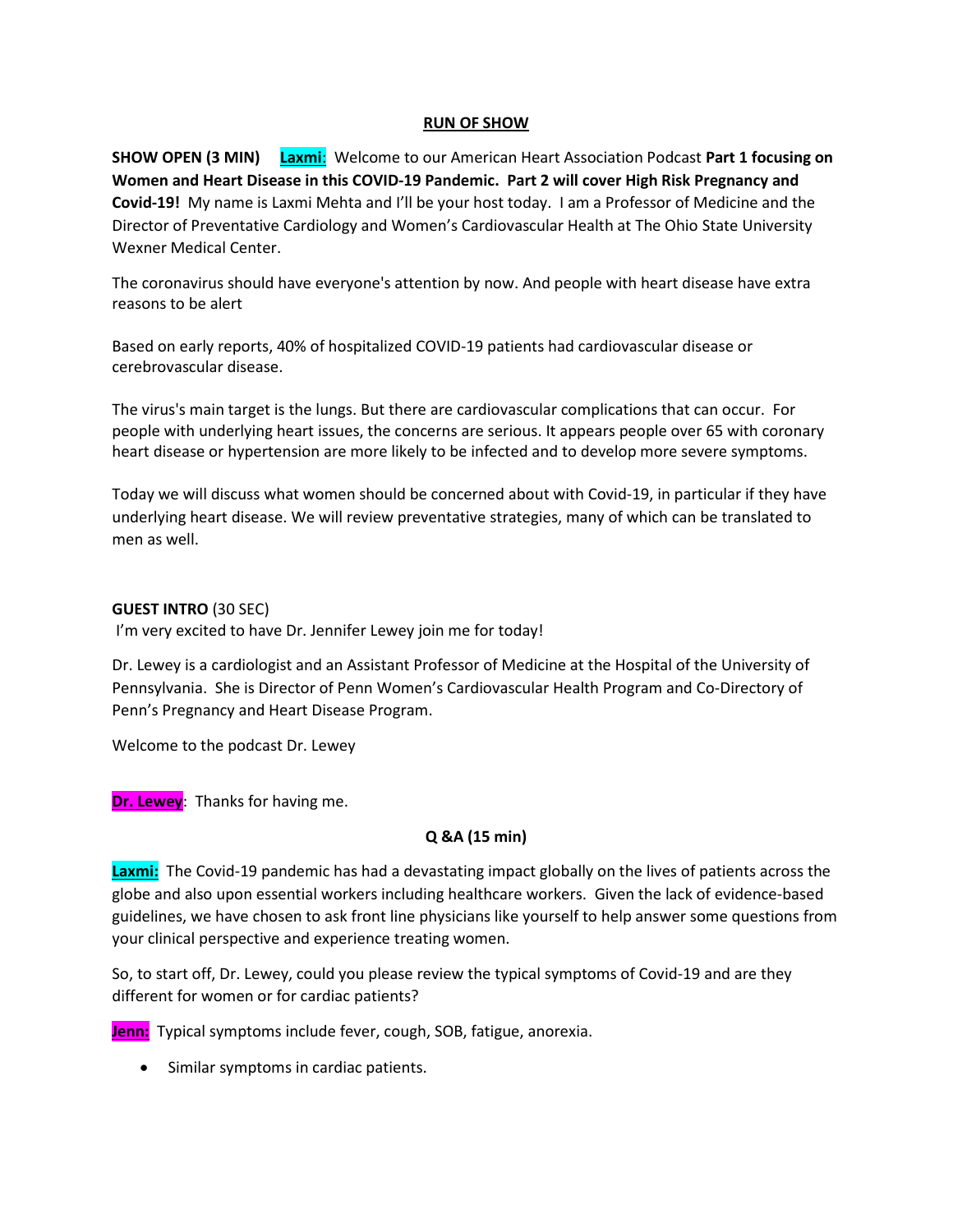**Laxmi:** The number of confirmed COVID-19 cases is rising rapidly in the U.S. Dr. Lewey, are there particular patient populations at higher risk of complications from Covid-19?

**Jenn:** People aged 65 years or older are at greater risk of developing severe illness although people can be affected at any age. Other risk factors for severe illness include known heart disease, hypertension, diabetes, and chronic lung disease. Women, especially women of color, are more likely to be caregivers– for older parents, young children, and those who may be infected with COVID-19.

Laxmi: Dr. Lewey, what are you telling your female patients with heart disease, such as those with HTN, SCAD, congenital heart disease? What about those who are pregnant?

**Jenn:** Many questions remain unanswered, continue medications. If you are unsure contact your doctor and ask about medications. Certainly, universal prevention recommendations for all.

- Many questions remain unanswered. For example, what is the risk of having a poor outcome in women with HTN or diabetes that is under good control? What is the risk for younger women with heart disease? What about heart disease that is asymptomatic or well managed with medications? We just don't have data with enough granularity to answer these questions yet
- Besides emphasizing preventive measure, I reinforce the importance of:
	- o taking medications as prescribed
	- o maintaining regular cardiac follow-up (even if by telemedicine)
	- o maintaining healthy habits, and
	- o self-care
- Also highlight the importance of seeking care if women experience any cardiac symptoms, such as chest pain or shortness of breath. Routine cardiac complications can still occur, even during a pandemic, and it is really important to pay attention to symptoms and not delay care.
- There has been intense debate about the use of ACEI/ARBs in patients with or at risk of COVID infection. The American Heart Association and other professional societies recommend continuing treatment with ACE inhibitors/ARBS and only stopping therapy in patients who are infected with COVID-19 if there are clinical indications to do so, such as hypotension.
	- $\circ$  A number of clinical trials are already underway to study this exact question, including starting an ARB in patients diagnosed with COVID-19 who are not already taking one
- **(Jenn to respond to second part of question about women who are pregnant)**

**Laxmi:** Dr. Lewey, what if your female cardiac patient has Covid-19, what should she do to take care of herself at home? And when should she go to the ER?

## **Jenn:**

- Although it may sound cliché, I often have to remind women that they first need to take care of themselves before helping other people at home.
- I emphasize the importance of
	- o staying in touch with primary health care provider and/or cardiologist
	- $\circ$  staying home and isolating from other family members. Wearing a mask in the house can be helpful if you can't avoid close contact.
	- o monitoring symptoms, especially worsening shortness of breath